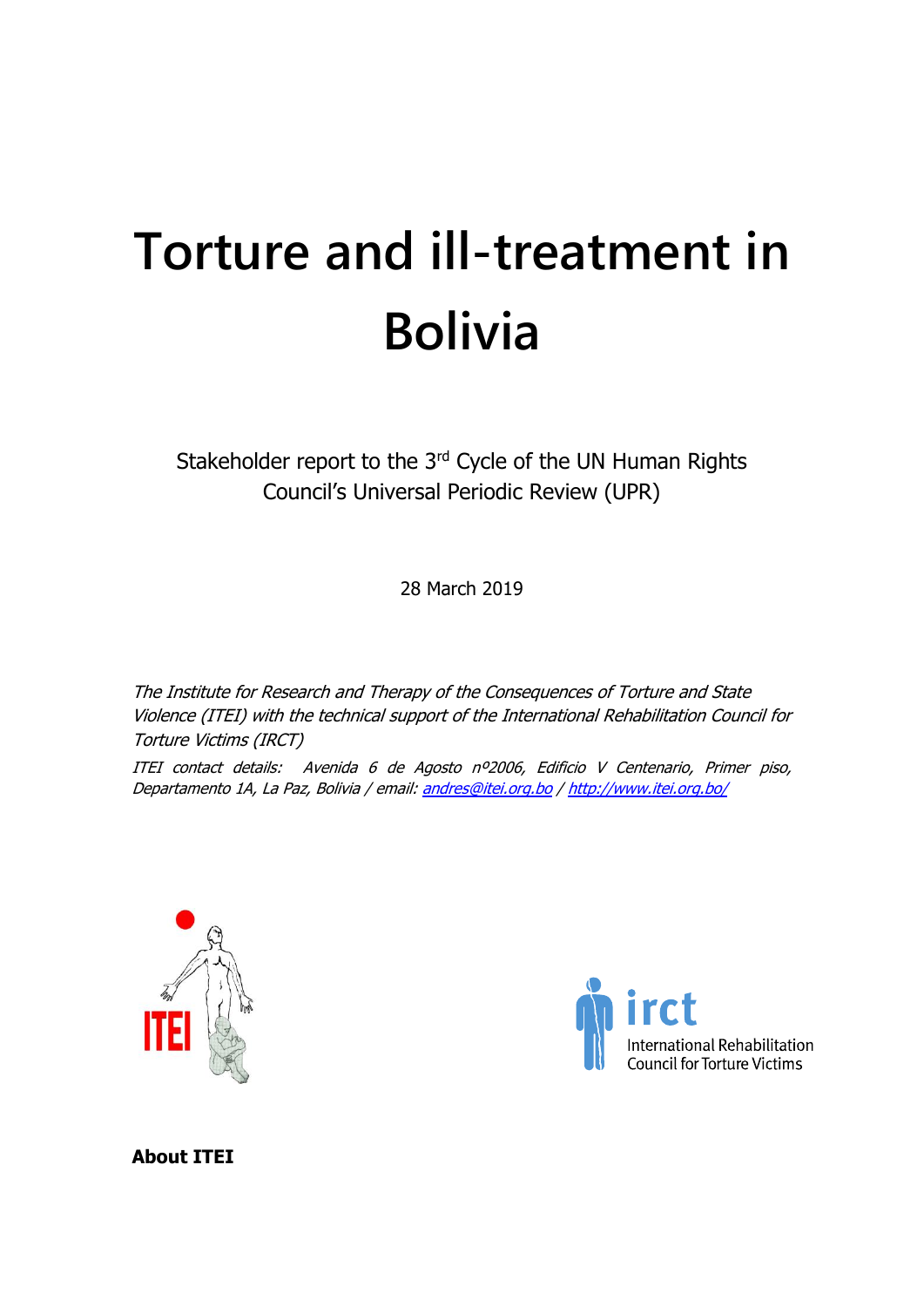The Institute for Research and Therapy of the Consequences of Torture and State Violence (ITEI) is the only independent institution that provides medical and psychological attention and rehabilitation services to victims of torture and state violence in Bolivia. ITEI seeks to contribute to the prevention of torture and state violence related-disorders by providing psychotherapeutic, medical, social and legal assistance to victims, their immediate families and their local communities. In this context it provides a range of services to victims of torture, including those being held in prisons and detention centres, survivors of massacres, victims of political repression, political prisoners, political refugees, former exiles, relatives of individuals who have been detained, killed or who have disappeared, and their immediate families and communities.

By providing training, undertaking research and distributing reports and pronouncements on the topic, ITEI strives to raise awareness surrounding the psychosocial consequences of these practices and the importance of their eradication. The organisation equally offers medical and psychological interventions, in addition to providing expert evidence in the context of in emblematic legal cases featuring acts of torture.

# **Introduction**

Torture and other forms of ill-treatment continue to be frequently practiced in Bolivia. During the period 2016 to 2018, ITEI has supported 225 victims (136 males, 88 females, 1 intersex) and systematically collected data on their experiences. These experiences provide an indication of what are the main trends of torture in Bolivia and how these may be addressed.

The following report is based on analysis of this data combined with ITEI's context knowledge and addresses the following five issues central to eradicating torture and ill-treatment in Bolivia:

- 1. Accountability for perpetrators and access to justice for torture victims
- 2. Access to reparation and rehabilitation
- 3. Truth Commission
- 4. Detention conditions and monitoring
- 5. Denial of due process

# **1. Accountability for perpetrators and access to justice for torture victims.**

#### **Previous UPR recommendations:**

1. During the first UPR cycle, the UN member states addressed a series of recommendations to the Bolivian State requiring the inclusion of the prohibition of torture in Criminal Law and that those responsible for such abuses be brought to justice.

#### **General information**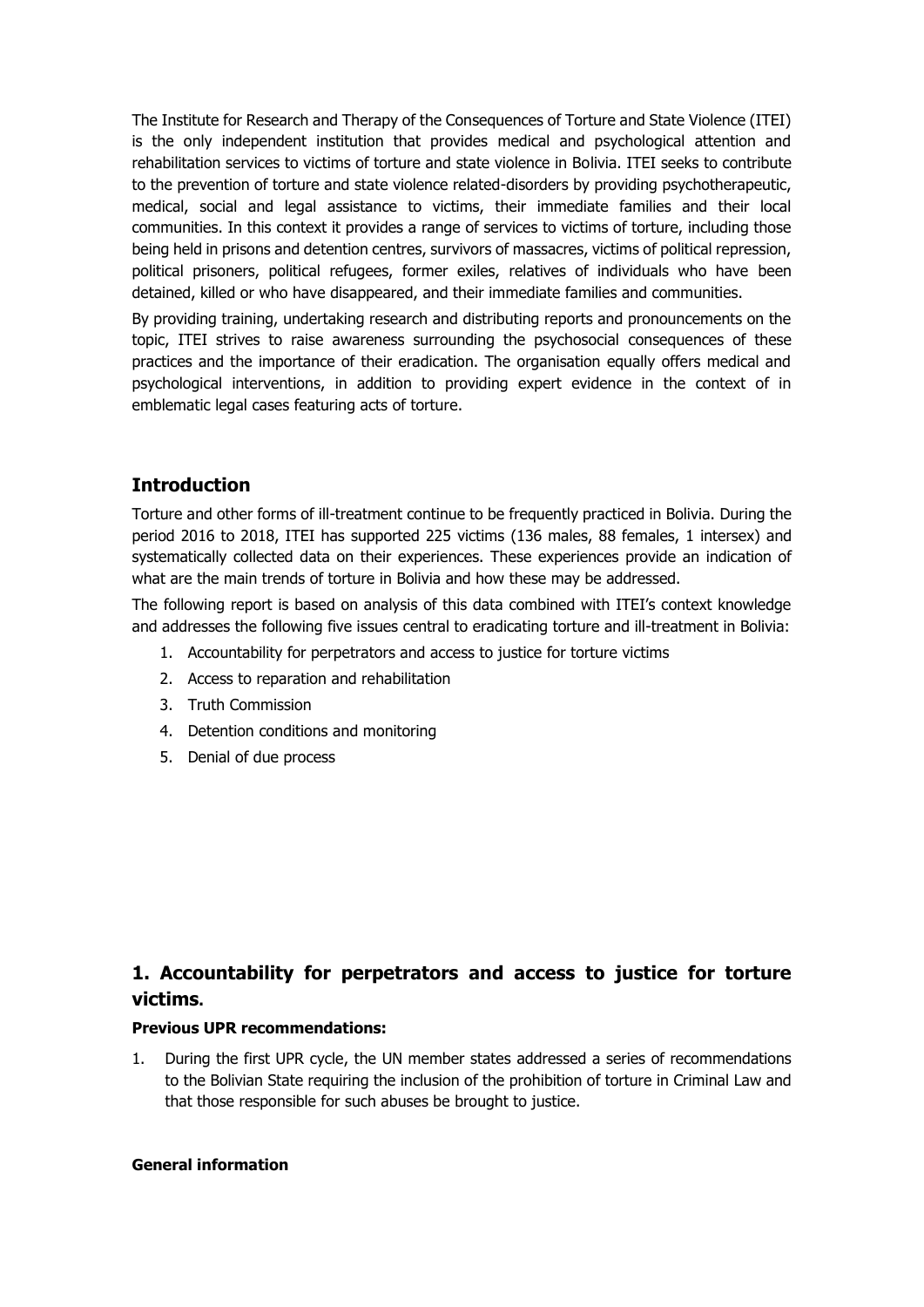- 2. ITEI's data shows that torture is committed by a diverse group of perpetrators including police, prison officials and military officers, it primarily takes place in public locations and registered places of detention and in many cases the methods used leave visible marks on the victim (103 of the 225 victims were exposed to beatings). Despite this fact that the practice should be highly visible to the authorities, ITEI is not aware of a single case that has been successfully investigated and prosecuted. Even in cases, such as the Juan Bascopé case, where ITEI provided highly credible forensic evidence collected by national and international experts, there has been no further investigation or prosecution by the Bolivian State.
- 3. This situation persists because there are serious obstacles for torture victims to access justice both relating to the legal framework and its implementation. Whilst the Bolivian Penal Code contains a prohibition on torture and other forms of ill-treatment, it continues to lack important elements required by the Convention against Torture. The relevant sanctions are disproportionate to the severity of the crime and the provision prohibiting torture is very broadly defined and the potential perpetrators are solely limited to public officials acting within their functions. In 2010, ITEI presented concrete recommendations for legal amendments to the President of the Human Rights Commission of the Plurinational Assembly but no action was taken.
- 4. More importantly, the authorities responsible for investigation and prosecution lack the necessary independence, the institutions suffer from corruption and do not have the necessary skills to document torture allegations. For example, the Institute of Forensic Investigation (IDIF) is subordinate to the Attorney General´s Office, which makes it impossible to conduct independent investigations of torture committed by the police, who were responsible for 86 of 225 cases documented by ITEI. It also lacks a forensic team duly trained in accordance with the international standards in the UN Manual on Effective Investigation and Documentation of Torture and Other Cruel, Inhuman or Degrading Treatment or Punishment (the Istanbul Protocol), which means that even if independent investigations were possible, they cannot be done with sufficient quality.

#### **Recommendations**

- 5. Adopt a comprehensive law on torture establishing a definition and the obligation to investigate, prosecute and provide reparation for torture in conformity with the international standards in the UN Convention against Torture.
- 6. Establish a structurally and financially independent and technically competent mechanism to investigate allegations of torture and other human rights violations against state officials promptly, impartially and in accordance with the standards in the Istanbul Protocol.

# **2. Access to reparation and rehabilitation for torture victims**

#### **Previous UPR recommendations**

7. No recommendations were made relating to reparation and rehabilitation during the first and second UPR cycles.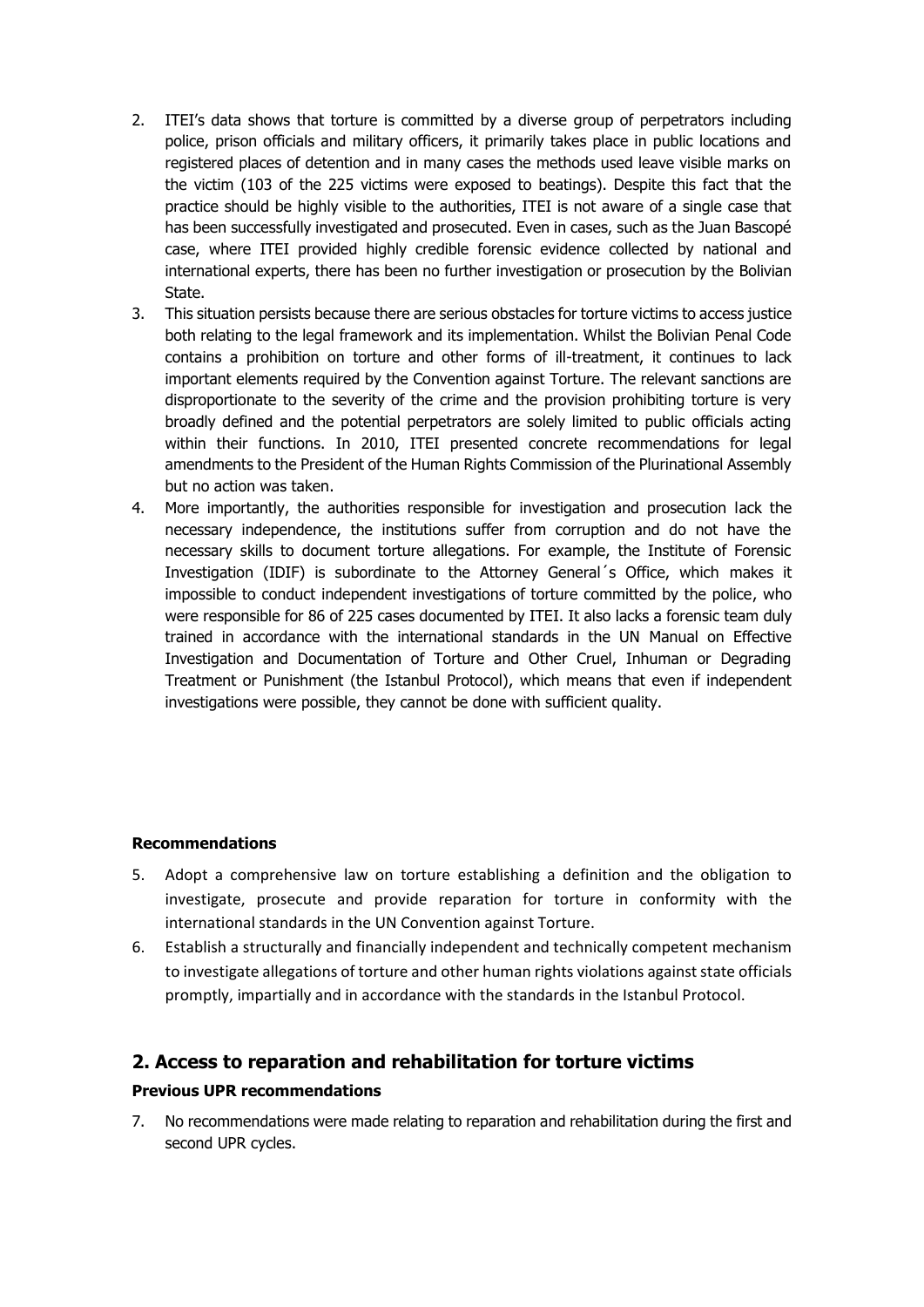## **General information**

- 8. There is a significant number of victims of torture and ill-treatment in Bolivia, suffered during periods of military dictatorship and democracy, who have been left with serious physical and psychological impacts. Many victims find it difficult to reintegrate into society and lead a normal and fulfilling life. 31% of victims supported by ITEI still suffer from physical pains and other medical complications while 74% present serious emotional issues which come to shape their everyday lives. This has deep personal and socio-economic consequences on the affected individuals, their families and their local communities.
- 9. In order to be able to recover and resume their normal lives, torture victims require access to comprehensive rehabilitation services and other forms of reparation. This is a State obligation by virtue of Article 14 of the UN Convention against Torture and its General Observation  $N^o$  3. However, the Government has not established or otherwise supported rehabilitation programmes or services for torture victims, nor are there initiatives to train professionals in providing adequate services. This increases the victims´ mistrust in the government, which discourages them for seeking out support from the general health system. At present, the sole provider of comprehensive rehabilitation services in Bolivia is ITEI. Other non-governmental organisations offer legal advice yet lack the duly trained staff and financial resources to offer medical and psychological attention to the large number of victims who request it.

# **Recommendations**

- 10. The Government of Bolivia should put in places the relevant law and policies to ensure that all victims of torture have access to reparations including State funded rehabilitation services.
- 11. The Government of Bolivia must ensure that all professionals, such as doctors, psychologists, social workers and lawyers, that come into contact with torture victims are trained in offering rehabilitation services to victims of torture and mistreatment.

# **3. The Commission of Truth and reparations for victims of the dictatorships**

#### **Previous UPR recommendations**

12. During the second cycle of the UPR, Bolivia received and accepted recommendations to investigate, prosecution and provide reparations for human rights violations committed between 1964 and 1982 (113.26) and to create an independent and autonomous truth commission in accordance with international standards (114.70)

# **General information**

13. In 2017, the Truth Commission was created (by Law No. 879 of 2016) alongside its technical secretariat which is subordinate to the Ministry of Justice. The body entered into operation in 2018 with the purpose of investigating serious human rights violations carried out during the dictatorships, which were in power from 4 November 1964 until 10 October 1982. It was created to shed light on the killings, forced disappearances, torture, arbitrary detention and sexual violence carried out with political and ideological motives. Approximately 150 people disappeared, extrajudicial executions took place, roughly 200 people were killed and many were deported or sent into exile (approximately 20,000 individuals).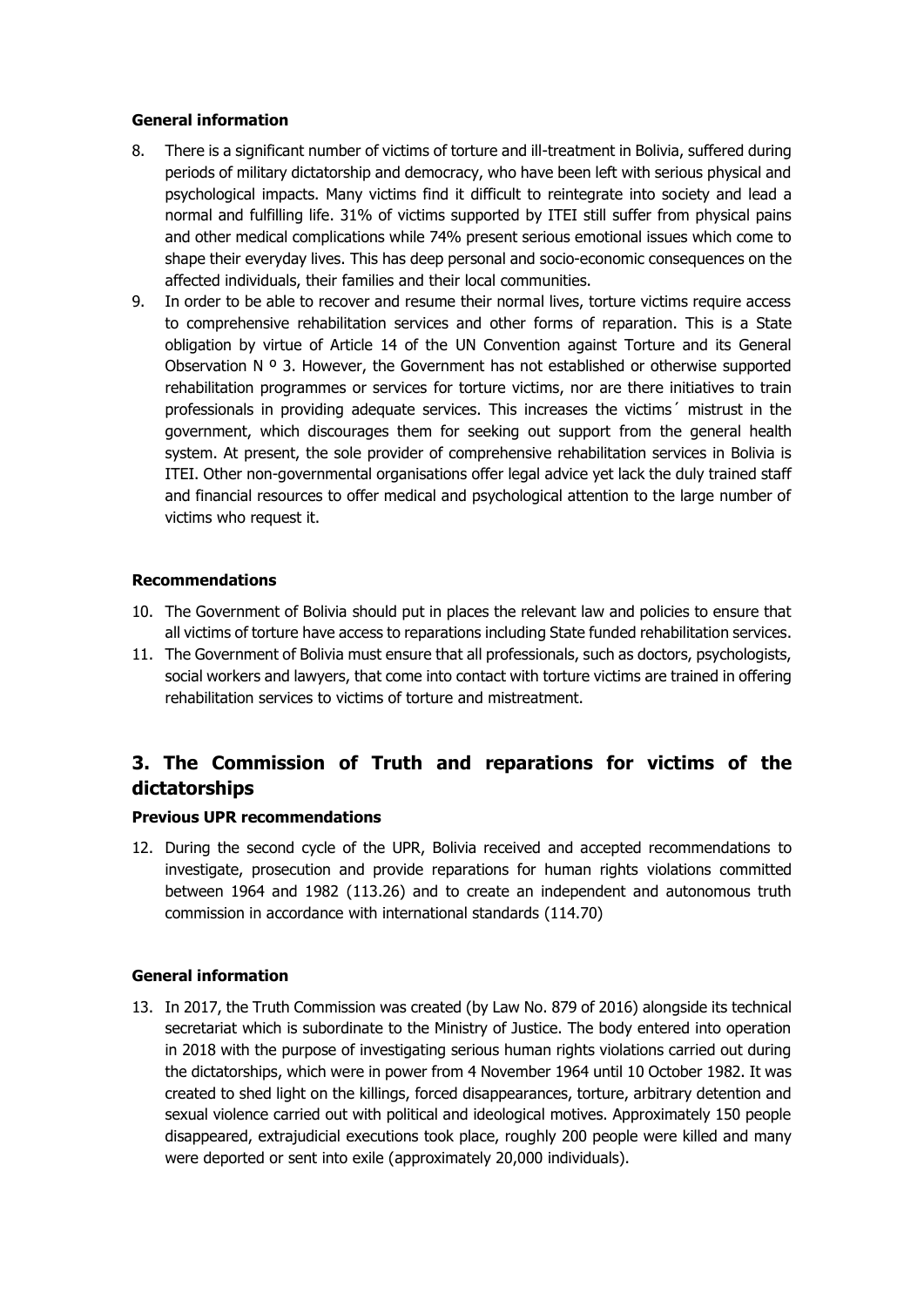- 14. However, the powers of this commission, which was supposed to simultaneously be the Commission for Reparation, have been restricted in such a way that it is unable to produce recommendations relating to issues of reparation, including the monetary damages which the State would be obliged to pay.
- 15. At present, the Commission does not coordinate with all of the organisations of victims of dictatorships in its investigative activities and collection of testimonies. No advances have been made in its efforts to declassify the archives of the Armed Forces and the investigations required to find the remains of the numerous victims of forced disappearance and murder have not been carried out.

## **Recommendations**

- 16. The Truth Commission should provide public reports relating to its work and the results thereof, coordinate and facilitate the participation of victims and their family members without discrimination and declassify the archives of the Armed Forces.
- 17. The State must provide the Commission of the Truth with sufficient resources for the fulfilment of its functions and guarantee its independence so that it can investigate human rights violations in conformity with international norms.
- 18. The State must provide victims with timely and just compensation, including physical and psychological rehabilitation.
- 19. The State should guarantee unrestricted access to the civil and military archives for those involved in the investigation and for the victims themselves.

# **4. Detention conditions and monitoring**

#### **Previous UPR recommendations**

20. During the previous UPR, Bolivia received and accepted various recommendations aimed at improving detention conditions in the country´s prisons: 113.14 - 113.15 - 113.16 - 113.17 - 113.18 – 113.23 - 113.25 - 114.42 - 114.43 - 114.47 – 114.56 –114.63 - 114.69 - 114.114.

#### **General information**

21. Torture and other forms of ill-treatment, alongside general detention conditions, form part of a concerning reality in Bolivia. Through their work in male, female and juvenile detention centres, ITEI continuously deals with cases of torture, ill-treatment and inadequate detention conditions, featuring overcrowding, squalor and limited access to basic services. Among the 255 victims supported by ITEI, 130 were tortured in prison and 42 of them also report the conditions of detention as reaching a level that constitute torture or ill-treatment. Torture and other forms of ill-treatment continue to be used as an instrument for punishment and intimidation against prisoners with 62% percent of ITEI's clients reporting this as the purpose of the torture they suffered. In recent years there has been large-scale punitive actions against prisoners in the prisons of Villa Bush, in the department of Pando on 19 June 2016 and in the prison of Palmasola in the city of Santa Cruz on 13 March 2018. The heads of the Catholic Church denounced the events in Palmasola as "denying human dignity". In both cases, ITEI visited the prisons and found that prisoners had been subjected to kicking, punching, beatings with blunt objects, electric shocks, tear gas to induce asphyxia and verbal humiliation. The documented cases only reflect the individuals who dared to report these experiences and therefore is believed to represent only a small proportion of the total number of victims.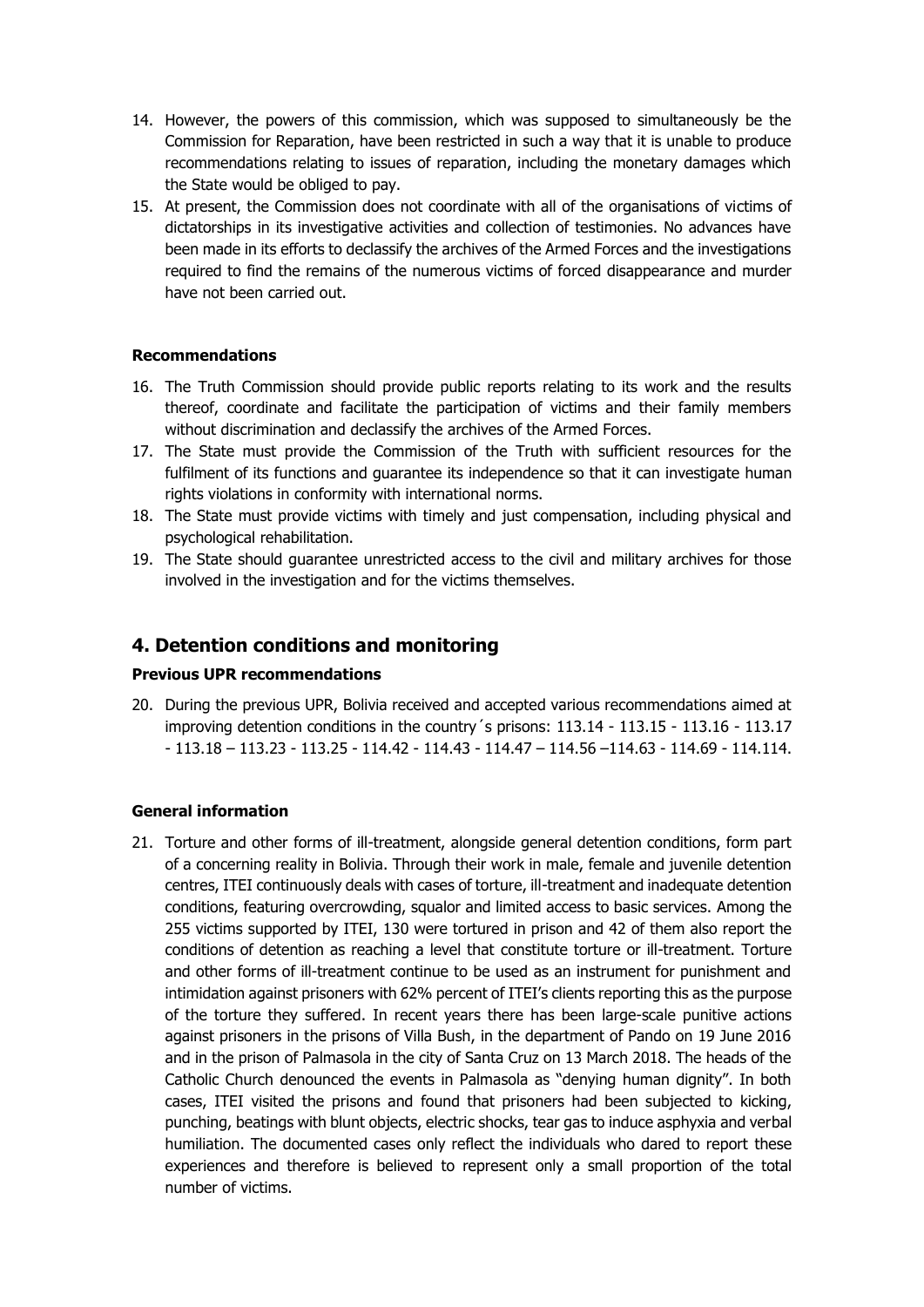- 22. One major problem is the frequent use is made of pretrial detention, which results in overcrowding and exacerbates the impact of poor detention conditions. The Government reported that 70% of the total prison population<sup>i</sup> is currently being held in pretrial detention and in September 2018, 19,159 persons were being held in detention compared with an installed capacity of 5,805 across 51 prison complexes (330% overcrowding). The economic, psychosocial and social impacts thereof on entire families are serious, and in many cases irreversible. Five presidential pardons and amnesties have been issued to decrease the prison population, with the latest appearing in April 2018 but no actions have been taken to improve the living conditions of the prison population, which do not meet the United Nations Standard Minimum Rules or the Bangkok Rules.
- 23. The Service for the Prevention of Torture (SEPRET) was created in 2016 ii but is unable to act independently from the Ministry of Justice. Despite some positive results, this severely limits its ability to conduct credible continuous monitoring and oversight over places of detention.

# **Recommendations**

- 24. Modify Law N°474 providing the Service for the Prevention of Torture with the necessary independence in line with international standards, with the full participation of the civil society.
- 25. Guarantee free and unhindered access for human rights and mental health organisations within detention centres in order to allow them to supervise the services provided to detainees.
- 26. Carry out a reform of the Bolivian prison system on the basis of the Mandela and Bangkok Rules which include effective policies for social reinsertion, inmate classification and specific procedures for the treatment of LGBTI and disabled individuals, in addition to the provision of an adequate budget and the necessary infrastructure.
- 27. Reduce the use of pre-trial detention to cases where it is strictly necessary.

# **5. Due process rights**

#### **Previous UPR recommendations**

28. During the first and second UPR cycles, numerous recommendations were made in reference to the administration of justice: 113.20 – 113.21 – 113.22- 113.24 –114.44- 114.45- 114.57  $- 114.58 - 114.59 - 114.60 - 114.61 - 114.62 - 114.63 - 114.64 - 114.65$  y 114.66.

# **General information**

- 29. In its work with victims of torture, ITEI has documented the widespread denial of due process rights as a major problem for its clients. ITEI has analysed data from 52 cases and identified a number of reoccurring issues, which combined with poor detention conditions and fear of torture are used to extract a confession from the detainee. These include delays of justice (48 cases), extension of pretrial detention beyond a period of 6 months (44 cases) and 3 years (10 cases), forced entry into private property without a search warrant (15 cases), and threats directed at defense lawyers (12 cases). All of these factors have a severe negative effect on the victims' possibility of having a fair trial including by being presumed innocent.
- 30. The lack of independence of the judiciary and its procedural dysfunctionality have become the object of criticism in Bolivia: arbitrary detention, procedural delays, the lack of effective